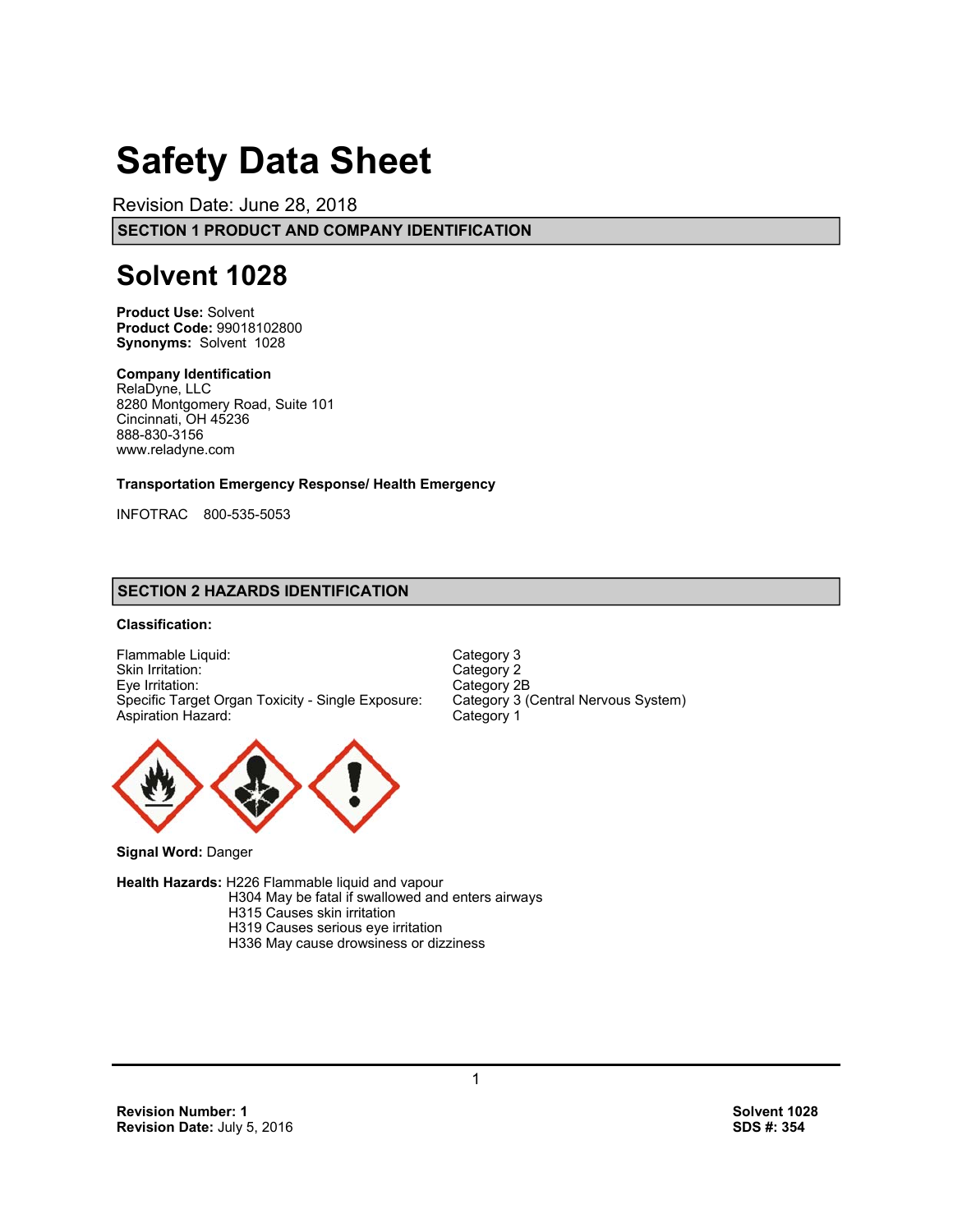#### **Precautionary Statements:**

#### **Prevention**

P210 Keep away from heat, hot surfaces, sparks, open flames and other ignition sources. No smoking.

P233 Keep container tightly closed.

P240 Ground/bond container and receiving equipment.

P241 Use explosion-proof electrical/ ventilating/ lighting/ equipment.

P242 Use only non-sparking tools.

P243 Take precautionary measures against static discharge.

P261 Avoid breathing dust/ fume/ gas/ mist/ vapours/ spray.

P264 Wash skin thoroughly after handling.

P271 Use only outdoors or in a well-ventilated area.

P280 Wear protective gloves/ eye protection/ face protection.

#### **Response**

P301 + P310 IF SWALLOWED: Immediately call a POISON CENTER or doctor/ physician.

P303 + P361 + P353 IF ON SKIN (or hair): Remove/ Take off immediately all contaminated clothing. Rinse skin with water/ shower.

P304 + P340 + P312 IF INHALED: Remove victim to fresh air and keep at rest in a position comfortable for breathing. Call a POISON CENTER or doctor/ physician if you feel unwell.

P305 + P351 + P338 IF IN EYES: Rinse cautiously with water for several minutes. Remove contact lenses, if present and easy to do. Continue rinsing.

P331 Do NOT induce vomiting.

P332 + P313 If skin irritation occurs: Get medical advice/ attention.

P337 + P313 If eye irritation persists: Get medical advice/ attention.

P362 Take off contaminated clothing and wash before reuse.

P370 + P378 In case of fire: Use dry sand, dry chemical or alcohol-resistant foam for extinction.

#### **Storage**

P403 + P233 Store in a well-ventilated place. Keep container tightly closed. P403 + P235 Store in a well-ventilated place. Keep cool. P405 Store locked up.

#### **Disposal**

P501 Dispose of contents/ container to an approved waste disposal plant.

#### **Potential Health Effects**

#### **Carcinogenicity:**

| <b>IARC</b>  | No component of this product present at levels greater than or equal to 0.1% is identified as<br>probable, possible or confirmed human carcinogen by IARC. |
|--------------|------------------------------------------------------------------------------------------------------------------------------------------------------------|
| <b>ACGIH</b> | No component of this product present at levels greater than or equal to 0.1% is identified as a<br>carcinogen or potential carcinogen by ACGIH.            |
| <b>OSHA</b>  | No component of this product present at levels greater than or equal to 0.1% is identified as a<br>carcinogen or potential carcinogen by OSHA.             |
| <b>NTP</b>   | No component of this product present at levels greater than or equal to 0.1% is identified as a<br>known or anticipated carcinogen by NTP.                 |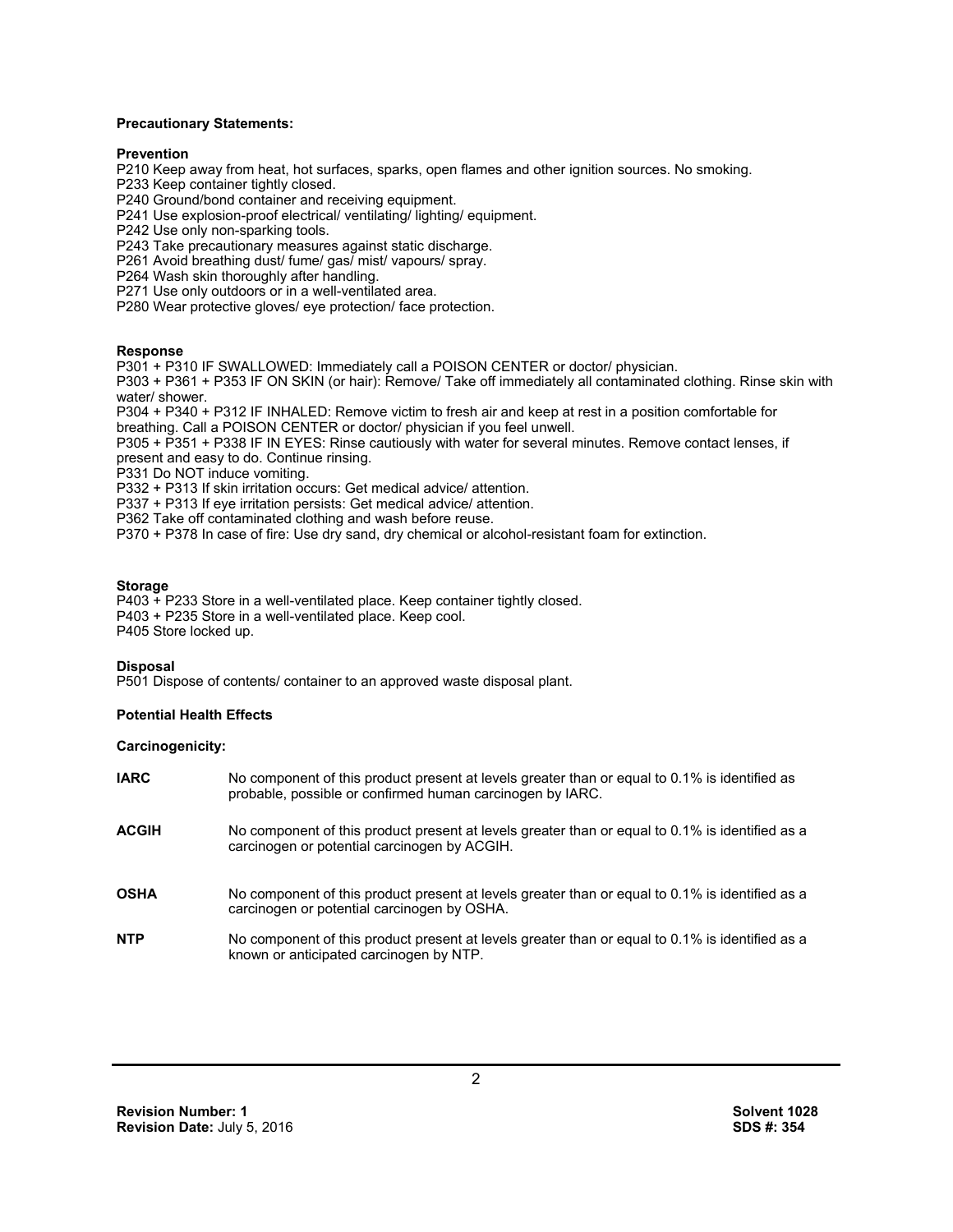#### **Potential Health Effects**

| Appearance            | liquid                    |
|-----------------------|---------------------------|
| Colour                | clear, colourless         |
| Odour                 | hydrocarbon-like          |
| <b>Hazard Summary</b> | No information available. |

# **SECTION 3 COMPOSITION/ INFORMATION ON INGREDIENTS**

| <b>COMPONENTS</b>     | <b>CAS NUMBER   AMOUNT</b> |            | <b>GHS SYMBOLS</b>    | <b>GHS STATEMENT</b>       |
|-----------------------|----------------------------|------------|-----------------------|----------------------------|
| Aliphatic hydrocarbon | 64742-47-8                 | 75 - 100 % | GHS02-GHS07-<br>GHS08 | l H226-304-315-320-<br>336 |

The text for GHS Hazard Statements shown above (if any) is given in the "Other information" Section.

# **SECTION 4 FIRST AID MEASURES**

#### **Description of first aid measures**

**General Advice:** Move out of dangerous area. Show this safety data sheet to the doctor in attendance. Symptoms of poisoning may appear several hours later. Do not leave victim unattended.

**Eye:** Immediately flush eye(s) with plenty of water. Remove contact lenses. Protect unharmed eye. Keep eye wide open while rinsing. If eye irritation persists, consult a specialist.

**Skin:** Take victim immediately to hospital. If on skin, rinse well with water. If on clothes, remove clothes. **Ingestion:** Keep respiratory tract clear. Do NOT induce vomiting. Do not give milk or alcoholic beverages. Never give anything by mouth to an unconscious person. If symptoms persist, call a physician. Take victim immediately to hospital.

**Inhalation:** Consult a physician after significant exposure. If unconscious place in recovery position and seek medical advice.

# **SECTION 5 FIRE FIGHTING MEASURES**

**EXTINGUISHING MEDIA:** Use alcohol resistant foam, dry chemical or carbon dioxide (CO2) to extinguish flames. If nothing else is available use high volume water jet to extinguish flames.

#### **PROTECTION OF FIRE FIGHTERS:**

**Fire Fighting Instructions:** Wear self-contained breathing apparatus for firefighting if necessary. Use a water spray to cool fully closed containers. Do not allow run-off from fire fighting to enter drains or water courses. Collect contaminated fire extinguishing water separately. This must not be discharged into drains. Fire residues and contaminated fire extinguishing water must be disposed of in accordance with local regulations. For safety reasons in case of fire, cans should be stored separately in closed containments.

**Combustion Products:** Carbon oxides

**NFPA FLAMMABLE AND COMBUSTILE LIQUIDS CLASSIFICATION:** Combustible Liquid Class III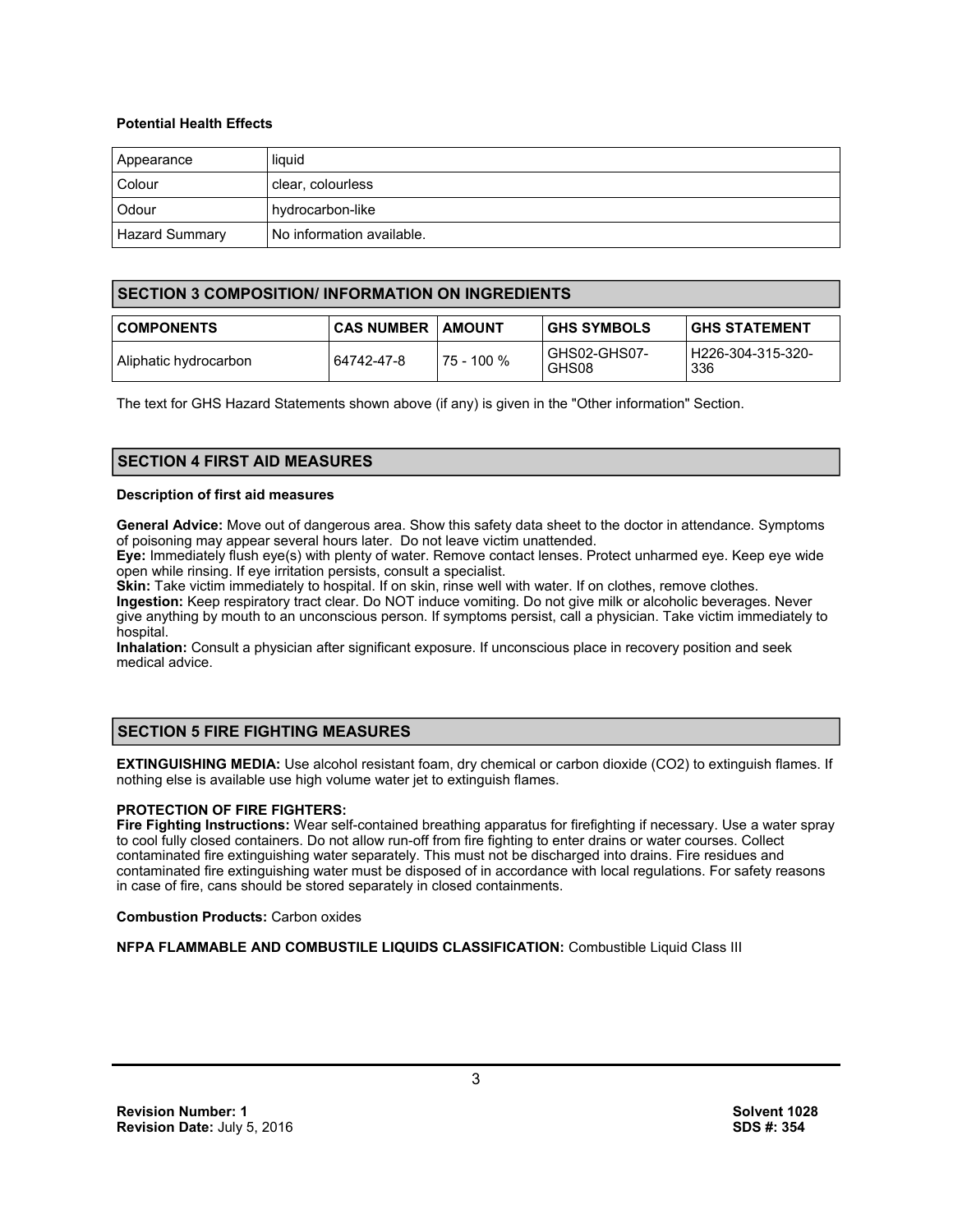# **SECTION 6 ACCIDENTAL RELEASE MEASURES**

**Protective Measures:** Use personal protective equipment. Ensure adequate ventilation. Remove all sources of ignition. Evacuate personnel to safe areas. Beware of vapours accumulating to form explosive concentrations. Vapours can accumulate in low areas.

**Spill Management:** Prevent product from entering drains. Prevent further leakage or spillage if safe to do so. If the product contaminates rivers and lakes or drains inform respective authorities.

**Reporting:** Contain spillage, and then collect with non-combustible absorbent material, (e.g. sand, earth, diatomaceous earth, vermiculite) and place in con-tainer for disposal according to local / national regulations (see section 13).

# **SECTION 7 HANDLING AND STORAGE**

**General Handling Information:** Avoid formation of aerosol. Do not breathe vapours/dust. Avoid exposure - obtain special instructions before use. Avoid contact with skin and eyes. For personal protection see section 8. Smoking, eating and drinking should be prohibited in the application area. Take precautionary measures against static discharges. Provide sufficient air exchange and/or exhaust in work rooms.

**Conditions for Safe Storage:** No smoking. Keep container tightly closed in a dry and well-ventilated place. Containers which are opened must be carefully re-sealed and kept upright to prevent leakage. Observe label precautions. Electrical installations / working materials must comp-ly with the technological safety standards.

# **SECTION 8 EXPOSURE CONTROLS/PERSONAL PROTECTION**

#### **Components with workplace control parameters**

| l Chemical Name       | <b>ACGIH TLV-TWA   ACGIH-TLV STEL</b> |      | OSHA PEL-TWA | <b>OSHA PEL-CEILING</b> |
|-----------------------|---------------------------------------|------|--------------|-------------------------|
| Aliphatic hydrocarbon | $100$ ppm                             | N.D. | 500 ppm      | N.D.                    |

#### **PERSONAL PROTECTIVE EQUIPMENT**

**Eye/Face Protection:** Wear safety glasses with side shields. Wear face-shield and protective suit for abnormal processing problems.

**Skin Protection:** Wear impervious clothing. Wear protective gloves and choose body protection according to the amount and concentration of the dangerous substance at the work place.

**Respiratory Protection:** No respiratory protection is normally required. If user operations generate an oil mist, determine if airborne concentrations are below the occupational exposure limit for mineral oil mist. If not, wear an approved respirator that provides adequate protection from the measured concentrations of this material. For air-purifying respirators use a particulate cartridge. Use a positive pressure air-supplying respirator in circumstances where air-purifying respirators may not provide adequate protection.

**Hygiene Measures:** When using do not eat or drink. When using do not smoke. Wash hands before breaks and at the end of the workday.

# **SECTION 9 PHYSICAL AND CHEMICAL PROPERTIES**

**Attention: the data below are typical values and do not constitute a specification.** 

**Physical State: Liquid Color:** Clear, Colorless **Odor:** Hydrocarbon-like **Odor Threshold:** No data available **pH:** Not Applicable **Freezing Point (Melting point/freezing point):** -49 °C (-56 °F) **Boiling Point (Boiling point/boiling range):** 149 - 215 °C (300 - 419 °F)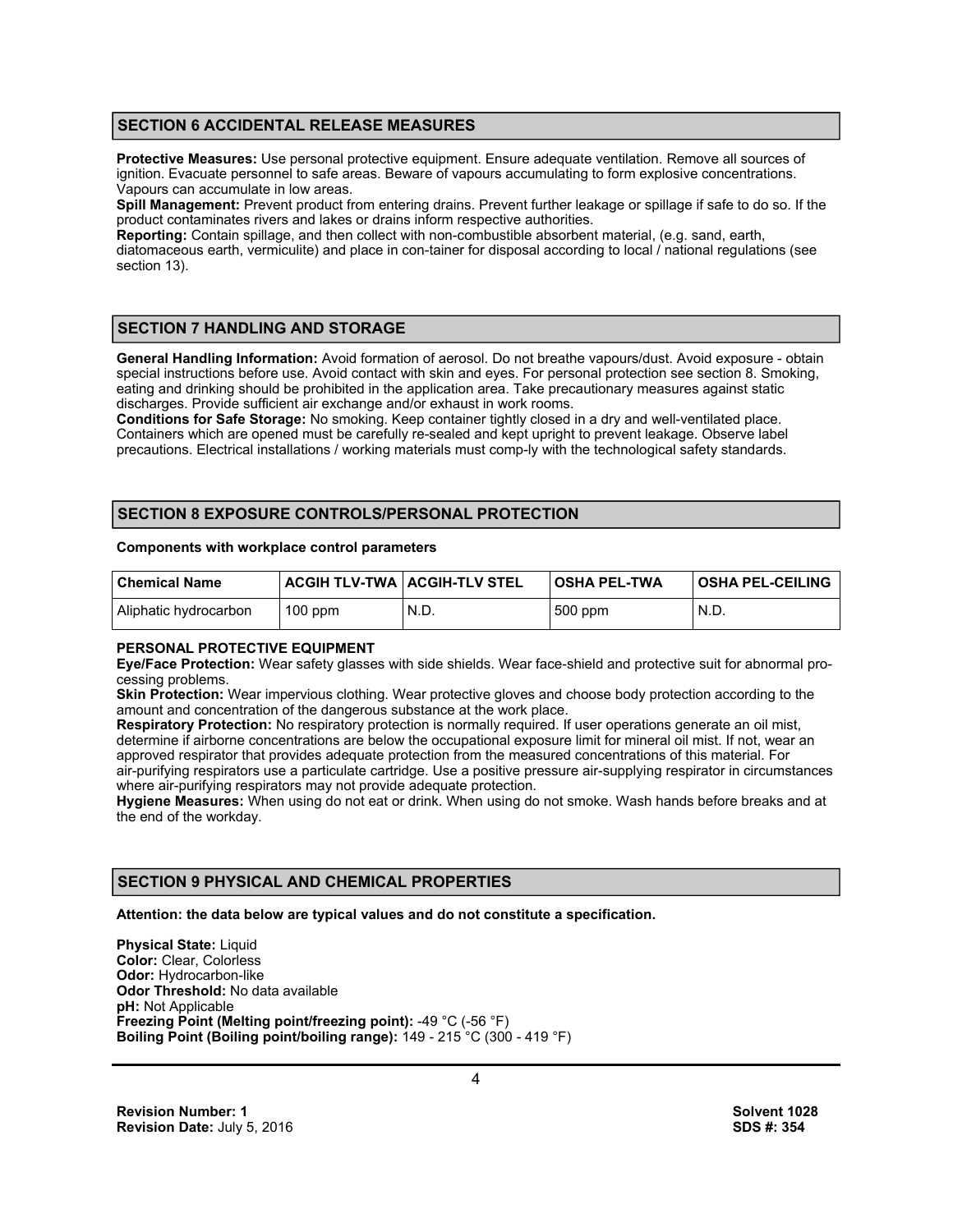**Evaporation Rate:** No data available **Burning Rate:** No data available **Vapor Pressure:** < 1 mmHg @ 20 °C (68 °F) **Relative Vapor Density (Air = 1):** 5 (Air = 1.0) **Relative Density:** 0.78 Reference substance (water = 1) **Density:** No data available **Bulk Density:** No data available **Solubility (Water):** Negligible **Solubility (Other solvents):** No data available **Octanol/Water Partition Coefficient:** No data available **Decomposition temperature:** No data available **Viscosity, kinematic:** 12 mm2/s @ 37.7 °C (99.9°F)

**FLAMMABLE PROPERTIES: Flammability (solid, gas):** No Data Available

**Flashpoint:** (Cleveland Open Cup) 42 °C (108°F) **Autoignition:** > 230 °C **Flammability (Explosive) Limits (% by volume in air):** Lower: 0.7% (V) Upper: 6% (V)

# **SECTION 10 STABILITY AND REACTIVITY**

**Reactivity:** No dangerous reaction known under conditions of normal use. **Chemical Stability:** This material is considered stable under normal ambient and anticipated storage and handling conditions of temperature and pressure.

**Possibly of Hazardous Reactions:** No hazards to be specially mentioned.

**Conditions to avoid:** Heat, flames and sparks.

**Incompatibility With Other Materials:** Oxidizing agents, alkalis, strong acids

**Hazardous Decomposition Products:** Carbon monoxide, carbon dioxide and unburned hydrocarbons (smoke).

# **SECTION 11 TOXICOLOGICAL INFORMATION**

**Effects of Overexposure - Inhalation:** Vapors can cause irritation of the respiratory tract. High concentrations can cause headache, nausea, weakness, lightheadedness, and stupor (CNS depression). **Effects of Overexposure - Skin Contact:** Contact with skin may cause mild irritation. Prolonged or repeated contact can result in defatting and drying of the skin which may result in skin irritation and dermatitis (rash). Personnel with pre-existing skin disorders should avoid contact with this product.

**Effects of Overexposure - Eye Contact:** May cause eye irritation.

**Effects of Overexposure - Ingestion:** This material may be harmful or fatal if swallowed. Harmful or fatal if liquid is aspirated into lungs. Irritating to mouth, throat, and stomach. Can be readily absorbed by the stomach and intestinal tract. Symptoms include burning sensation of the mouth and esophagus, nausea, vomiting, diarrhea, dizziness, staggering gait, drowsiness, loss of consciousness and delerium as well as additional central nervous system effects.

**Effects of Overexposure - Chronic Hazards:** Possible brain damage from overexposure. Overexposure may cause nervous system damage. Chronic effects of ingestion and subsequent aspiration into the lungs may cause pneumatocele (lung cavity) formation and chronic lung dysfunction. Significant exposure to this chemical may adversely affect people with chronic disease of the respiratory system, central nervous system, kidney, liver, skin, and/or eyes.

**Primary Route(s) of Entry:** Eye Contact, Ingestion, Inhalation, Skin Contact

#### **Acute Toxicity Values**

**The acute effects of this product have not been tested. Data on individual components are tabulated below:**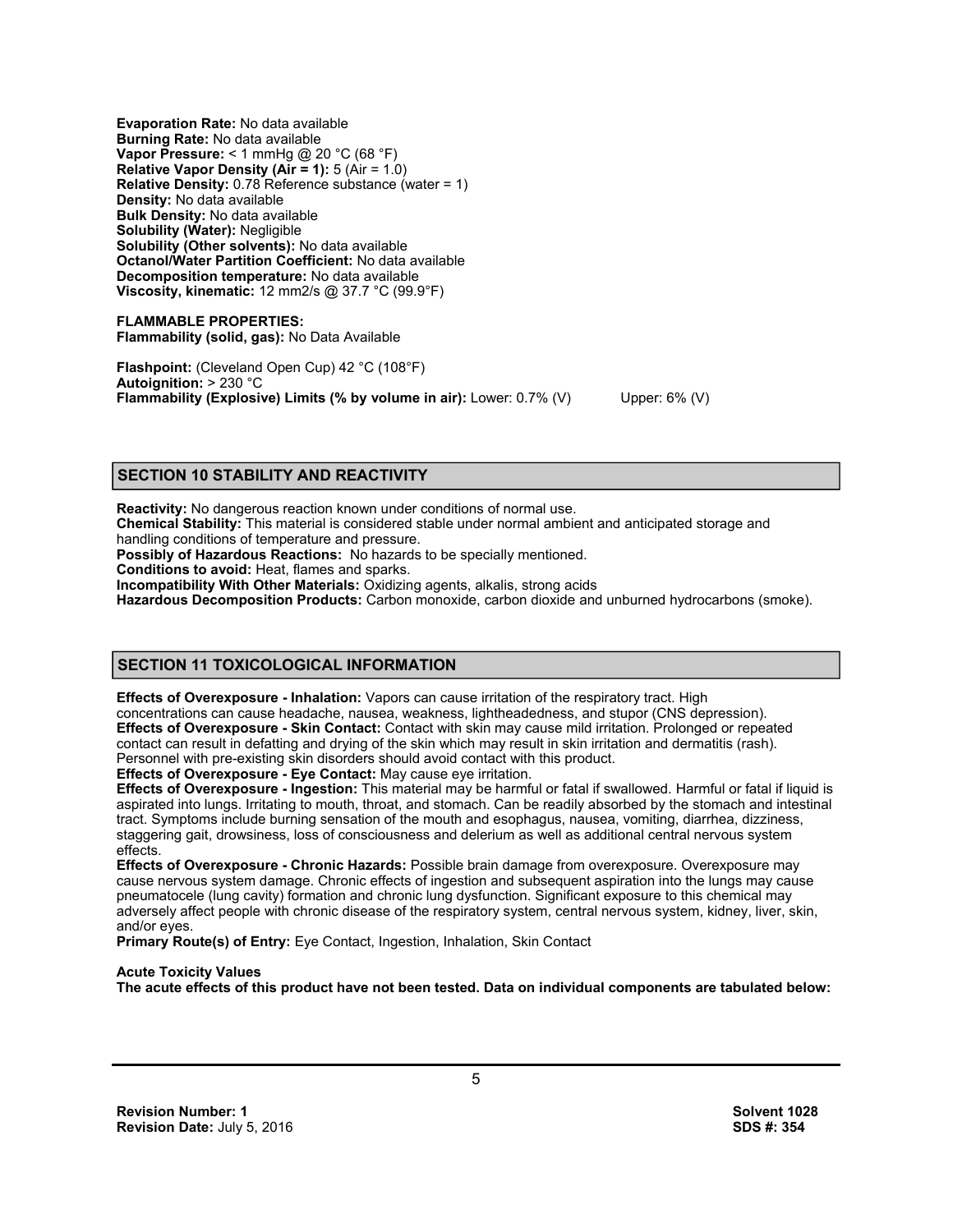#### **Acute Toxicity Values**

**The acute effects of this product have not been tested. Data on individual components are tabulated below:**

| <b>CAS NUMBER</b> | Name According to EEC  |        | Oral LD50, mg/kg   Dermal LD50, mg/kg   Vapor LC50, mg/L |       |
|-------------------|------------------------|--------|----------------------------------------------------------|-------|
| 64742-47-8        | Aliphatic hydrocarbon_ | >5,000 | >2.000                                                   | >20.0 |

#### **SECTION 12 ECOLOGICAL INFORMATION**

#### **ECOTOXICITY**

This material is not expected to be harmful to aquatic organisms. The ecotoxicity hazard is based on an evaluation of data for the components or a similar material. The product has not been tested. The statement has been derived from the properties of the individual components.

#### **MOBILITY**

No data available.

#### **PERSISTENCE AND DEGRADABILITY**

This material is not expected to be readily biodegradable. The biodegradability of this material is based on an evaluation of data for the components or a similar material. The product has not been tested. The statement has been derived from the properties of the individual components.

#### **POTENTIAL TO BIOACCUMULATE**

Bioconcentration Factor: No data available. Octanol/Water Partition Coefficient: No data available

# **SECTION 13 DISPOAL CONSIDERATIONS**

Use material for its intended purpose or recycle if possible. Oil collection services are available for used oil recycling or disposal. Place contaminated materials in containers and dispose of in a manner consistent with applicable regulations. Contact your sales representative or local environmental or health authorities for approved disposal or recycling methods.

#### **SECTION 14 TRANSPORT INFORMATION**

**DOT Proper Shipping Name:** Petroleum distillates, n.o.s. (naphtha solvent) - Combustible Liquid

**Packing Group:** III

**DOT Hazard Class:** No Information

**Hazard SubClass:** No Information

**DOT UN/NA Number:** NA 1993 **Resp. Guide Page:** 128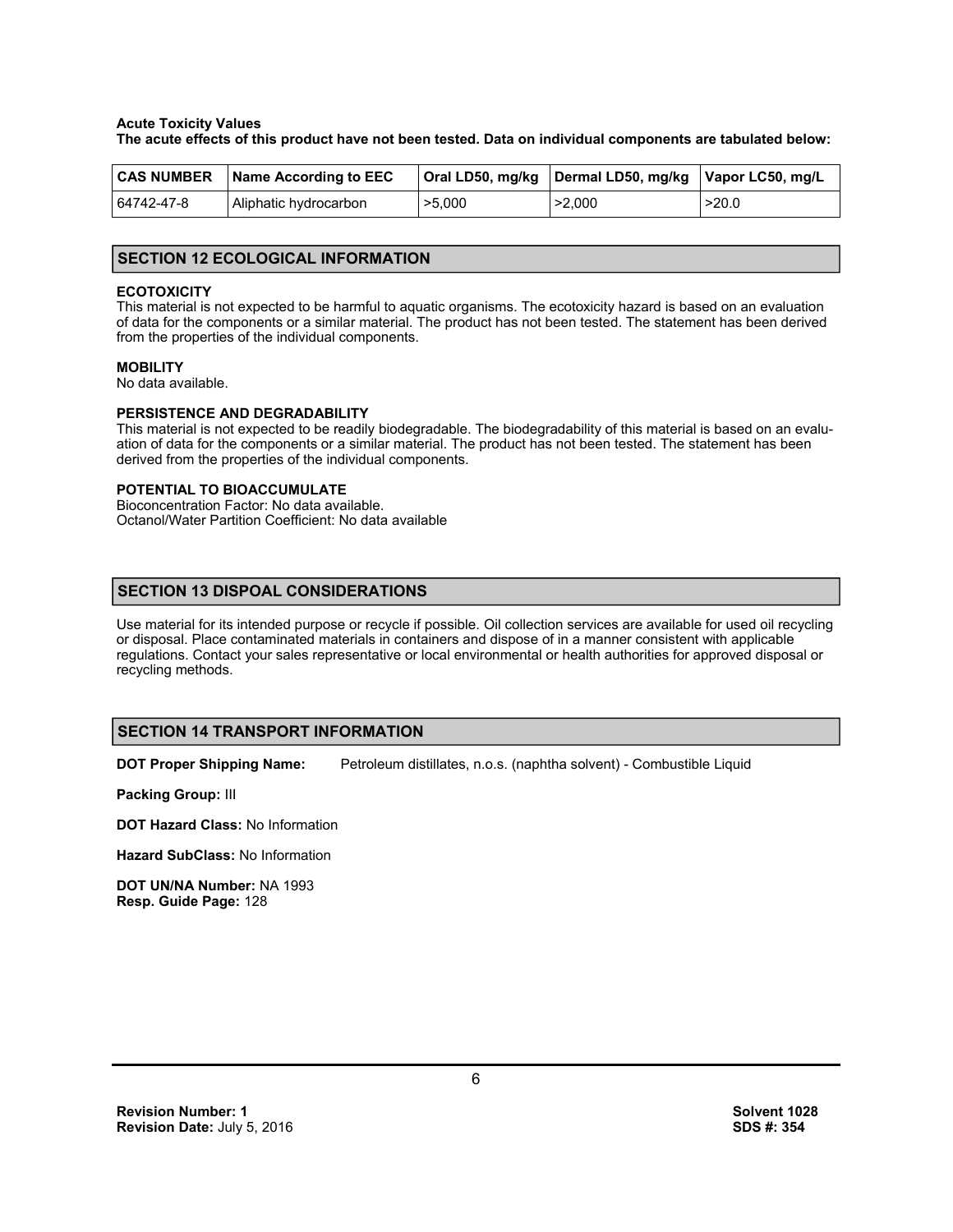# **SECTION 15 REGULATORY INFORMATION**

#### **U.S. Federal Regulations:**

#### **CERCLA - SARA Hazard Category**

This product has been reviewed according to the EPA 'Hazard Categories' promulgated under Sections 311 and 312 of the Superfund Amendment and Reauthorization Act of 1986 (SARA Title III) and is considered, under applicable definitions, to meet the following categories: Fire Hazard, Acute Health Hazard, Chronic Health Hazard

#### **SARA SECTION 313:**

This product contains the following substances subject to the reporting requirements of Section 313 of Title III of the Superfund Amendment and Reauthorization Act of 1986 and 40 CFR part 372: No Sara 313 components exist in this product.

#### **TOXIC SUBSTANCES CONTROL ACT:**

This product contains the following chemical substances subject to the reporting requirements of TSCA 12(B) if exported from the United States: No TSCA components exist in this product.

#### **U.S. State Regulations:**

#### **NEW JERSEY RIGHT-TO-KNOW:**

The following materials are non-hazardous, but are among the top five components in this product. No NJ Right-To-Know components exist in this product.

#### **PENNSYLVANIA RIGHT-TO-KNOW**

The following non-hazardous ingredients are present in the product are at or greater than 3%. No PA Right-To-Know components exist in this product.

#### **CALIFORNIA PROPOSITION 65 CARCINOGENS**

Warning: The following ingredients present in the product are known to the state of California to cause Cancer: No Proposition 65 Carcinogens exist in this product.

#### **CALIFORNIA PROPOSITION 65 REPRODUCTIVE TOXINS**

Warning: The following ingredients present in the product are known to the state of California to cause birth defects, or other reproductive hazards. No Proposition 65 Reproductive Toxins exist in this product.

#### **International Regulations: As follows -**

**CANADIAN WHMIS:** This SDS has been prepared in compliance with Controlled Product Regulations except for the use of the 16 headings.

**WHMIS Class:** No Information

#### **SECTION 16 OTHER INFORMATION**

**HMIS Rating** Health: 1 Flammability: 2 Reactivity: 0 Personal Protection: X

(0-Least, 1-Slight, 2-Moderate, 3-High, 4-Extreme, PPE:- Personal Protection Equipment Index recommendation, \*- Chronic Effect Indicator). These values are obtained using the guidelines or published evaluations prepared by the National Fire Protection Association (NFPA) or the National Paint and Coating Association (for HMIS ratings).

# **Volatile Organic Compounds, gr/ltr:** 100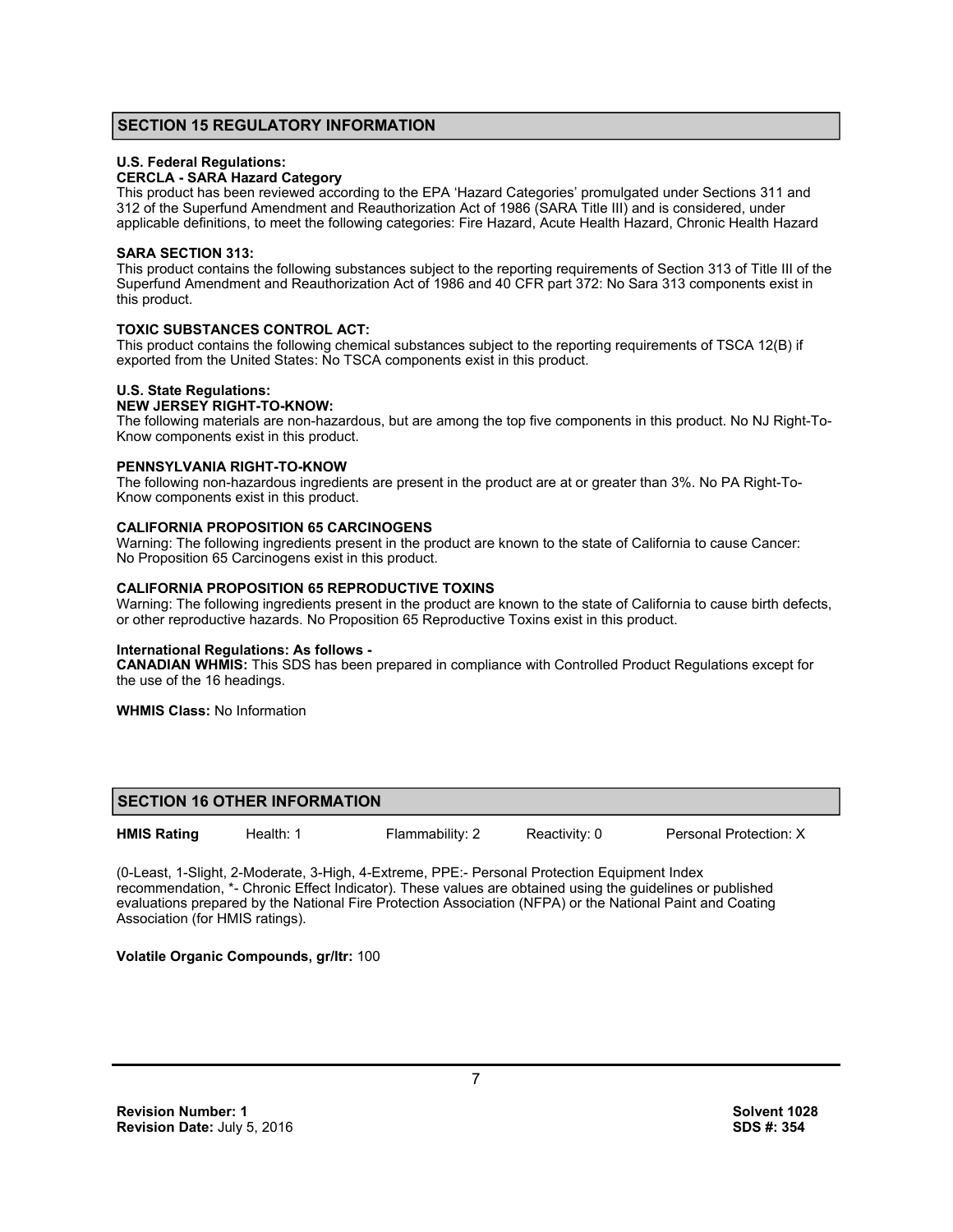#### **Text for GHS Hazard Statements shown in Section 3 describing each ingredient:**

H226 Flammable liquid and vapor. H304 May be fatal if swallowed and enters airways. H315 Causes skin irritation. H320 Causes eye irritation H336 May cause drowsiness or dizziness.

#### **Icons for GHS Pictograms shown in Section 3 describing each ingredient:**



**REVISION STATEMENT:** This revision updates the following sections of this Safety Data Sheet: 1-16 **Revision Date:** JULY 5, 2016

#### **ABBREVIATIONS THAT MAY HAVE BEEN USED IN THIS DOCUMENT:**

| <b>TLV - Threshold Limit Value</b>                                   | <b>TWA - Time Weighted Average</b>                               |
|----------------------------------------------------------------------|------------------------------------------------------------------|
| STEL - Short-term Exposure Limit                                     | PEL - Permissible Exposure Limit                                 |
| GHS - Globally Harmonized System                                     | CAS - Chemical Abstract Service Number                           |
| ACGIH - American Conference of Governmental<br>Industrial Hygienists | <b>IMO/IMDG</b> - International Maritime Dangerous Goods<br>Code |
| API - American Petroleum Institute                                   | SDS - Safety Data Sheet                                          |
| HMIS - Hazardous Materials Information System                        | NFPA - National Fire Protection Association (USA)                |
| DOT - Department of Transportation (USA)                             | NTP - National Toxicology Program (USA)                          |
| IARC - International Agency for Research on Cancer                   | OSHA - Occupational Safety and Health Administration             |
| <b>NCEL - New Chemical Exposure Limit</b>                            | EPA - Environmental Protection Agency                            |
| <b>SCBA</b> - Self-Contained Breathing Apparatus                     |                                                                  |
|                                                                      |                                                                  |

Amended to conform to the United Nations' Globally Harmonized System of Classifications and Labeling of Chemicals (OSHA/GHS).